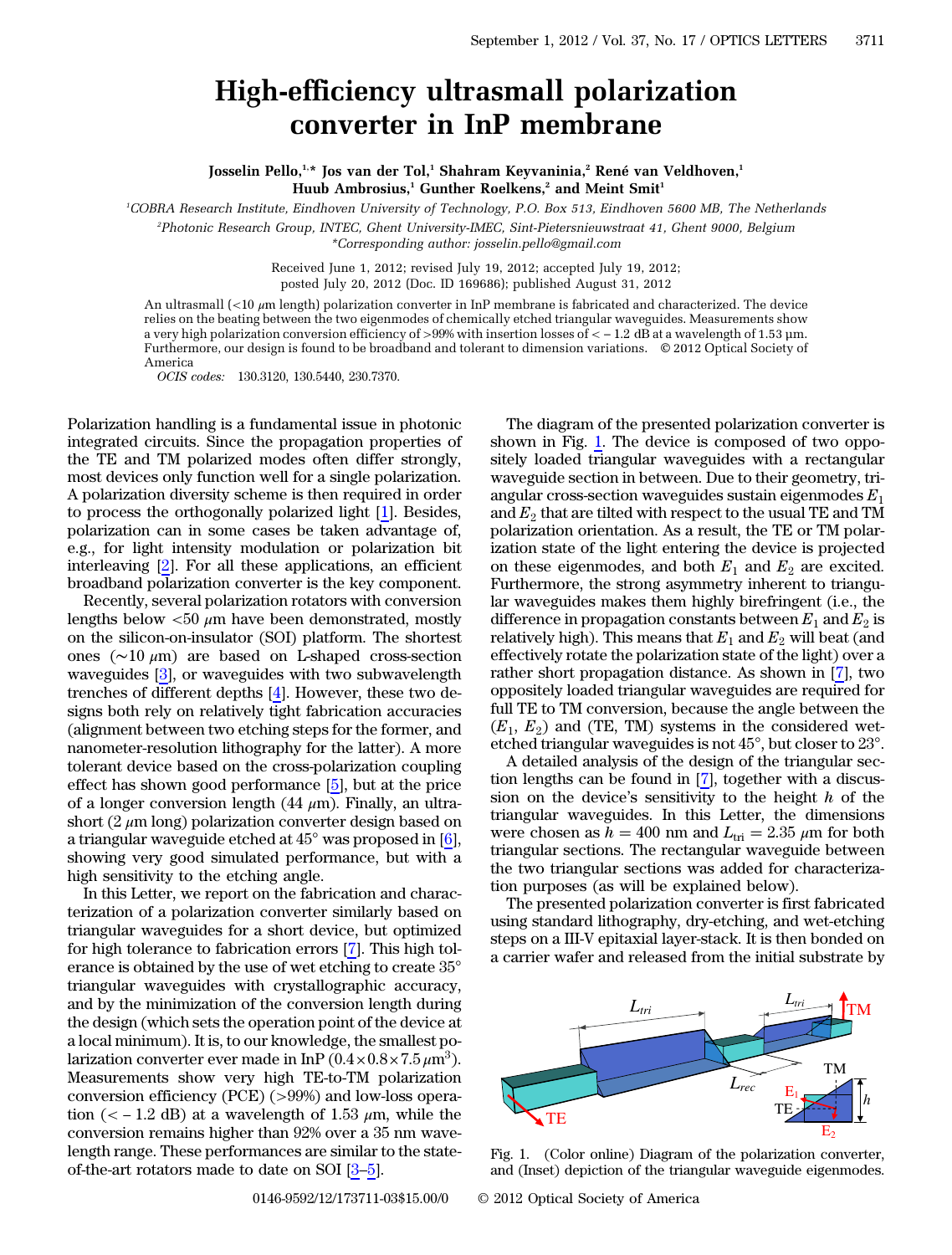selective wet-etch. As shown in Fig.  $2(a)i$ , the layers grown by MOVPE on the InP substrate before fabrication can be separated into a stack (1) (InGaAs-100 nm ∕ InP-200 nm/InGaAs-100 nm), which is used to protect the membrane during substrate removal, and a stack (2) (InP-250 nm ∕ InGaAsP-20 nm ∕ InP-130 nm), which forms the membrane and will contain the devices. The 20 nm-thin InGaAsP layer in the membrane is used to define very accurately two different membrane thicknesses, with minimum damage to the material. After depositing a 50 nm-thick  $\text{SiN}_x$  layer on the sample by plasma-enhanced chemical vapor deposition (PECVD), an e-beam lithography step, with ZEP520 resist, is used to open the nitride in the areas where the membrane should be only 250 nm-thick (e.g., for the input and output rectangular waveguides of the polarization converter). The sample is then etched chemically first in a solution (A) 1HCl:  $4H_3PO_4$  and subsequently in a solution (B)  $1H_2SO_4:1H_2O_2:10H_2O$ , to selectively remove the (InP-130 nm ∕ InGaAsP-20 nm) layers from the areas opened in the nitride [see Fig.  $2(a)$ ii].

In the following step, the rectangular waveguides and the vertical sidewalls of the triangular waveguides of the future polarization converter are defined simultaneously, using e-beam lithography on a new  $\text{SiN}_x$  layer. The pattern is then transferred to the III-V layers using a  $CH_4$ — $H_2$  reactive ion etching (RIE) process [cf. Fig.  $2(a)$ iii].

The last part of the polarization converters patterning consists in the fabrication of the sloped sidewalls of the triangular waveguides. A new 200 nm-thick  $\text{SiN}_x$  layer is deposited, and a final e-beam lithography is used to open locally the areas of the future triangular waveguides [see Fig.  $2(a)$ iv]. The SiN<sub>x</sub> layer is then etched in a CHF<sub>3</sub><sup>-O<sub>2</sub></sub></sup> RIE process, controlling the etching time in such a way that the  $\sinh x$  is removed from the horizontal areas but not from the vertical sidewalls defined previously. This is rendered possible by the good conformality of the

<span id="page-1-0"></span>

Fig. 2. (Color online) (a) Process-flow used to fabricate the polarization converter; (b) SEM picture of a fabricated device, corresponding to step v. of the process-flow in (a).

 $\text{SiN}_x$  PECVD deposition and the strong verticality of the  $\text{SiN}_x$  RIE process used. Finally, the stack (2) is etched chemically in the regions opened in the  $\sin x$  layer, using the solutions (A) and (B) mentioned previously. Since the etching produced by these solutions stops on the (112) plane of InP, a 35° slope running from the top of the  $\sinh(x)$  covered sidewall to the first InGaAs etch-stop layer below is obtained [see Fig.  $2(b)$ ].

After the triangular waveguides have been created, the  $\sin x$  layer is removed. The InP chip is then covered with a  $SiO<sub>2</sub>$  cladding for improved adhesion, and bonded upsidedown on a silicon carrier wafer using a 50 nm-thick BCB (Benzo-cyclo-butene) layer. Finally, the substrate and the stack (1) are removed by wet-etch [cf. Fig.  $2(a)$ vi].

Due to their high coupling efficiency and relative ease of fabrication, grating couplers are often used to couple light into and out of membrane photonics chips [\[3](#page-2-2)]. However, these diffractive structures are optimized for exciting a given mode in the chip, and in practice they suppress the orthogonally polarized light with a 50 dB extinction ratio. As a consequence, when grating couplers are used, it is not possible to directly measure the polarization state of the output light while rotating the input polarization. In order to measure the device's polarization conversion characteristics, while coupling only TE light in and out of the chip, we used an alternative technique, based on the variation of the length  $L_{rec}$  of the device's central rectangular section (cf. Fig.  $\underline{1}$  $\underline{1}$  $\underline{1}$ ).

The design of the polarization converter was optimized for  $L_{\text{rec}} = 0$   $\mu$ m and  $L_{\text{tri}} = 2.35$   $\mu$ m. As described in [\[7](#page-2-6)], for a TE-polarized input light, the polarization state after propagating through the first triangular section is a complex superposition of the TE and TM modes. Since the TE and TM modes propagate at different speed in the rectangular waveguide, a phase-shift is created between them that linearly increases with  $L_{rec}$ . Understandably, this phase-shift will distinctly modify the designed behavior of the polarization converter, and cause the polarization state of the light leaving the device after propagating through the second triangular waveguide to contain a TE component, instead of the fully TM polarized state predicted by design. More precisely, when  $L_{\text{rec}}$  is an odd multiple of  $L_{\pi} = \pi/(\beta_{\text{TE}} - \beta_{\text{TM}})$  (where  $\beta_{\text{TE,TM}}$  are the propagation constants of the standard TE and TM modes), the conversion in the second triangular section is reversed w.r.t. the first one; therefore the output polarization state should be fully TE-polarized. Conversely, when  $L_{\text{rec}}$  is an even multiple of  $L_{\pi}$ , the polarization state is the same before and after the rectangular section, and the device again functions as a TE-to-TM polarization converter. As expected from the wave nature of light, the linear relation between the phase-shift created in the rectangular section and its length  $L_{rec}$  is translated into a  $\text{(cosine)}^2$  variation of the TE-TE transmission versus  $L_{\text{rec}}$ .

Three sets of 16 devices each were fabricated. For each set, the length of the triangular waveguides was kept constant ( $L_{\text{tri}} = 2.1 \ \mu \text{m}$ , 2.35  $\mu \text{m}$  and 2.6  $\mu \text{m}$ , respectively), while the length  $L_{rec}$  of the central rectangular waveguide was varied continuously (from 4 to 11.5  $\mu$ m). The TE-TE transmission of each device at a wavelength of  $\lambda = 1.53 \ \mu \text{m}$  was measured separately using the setup of Fig.  $3(a)$ , and normalized to the average transmission